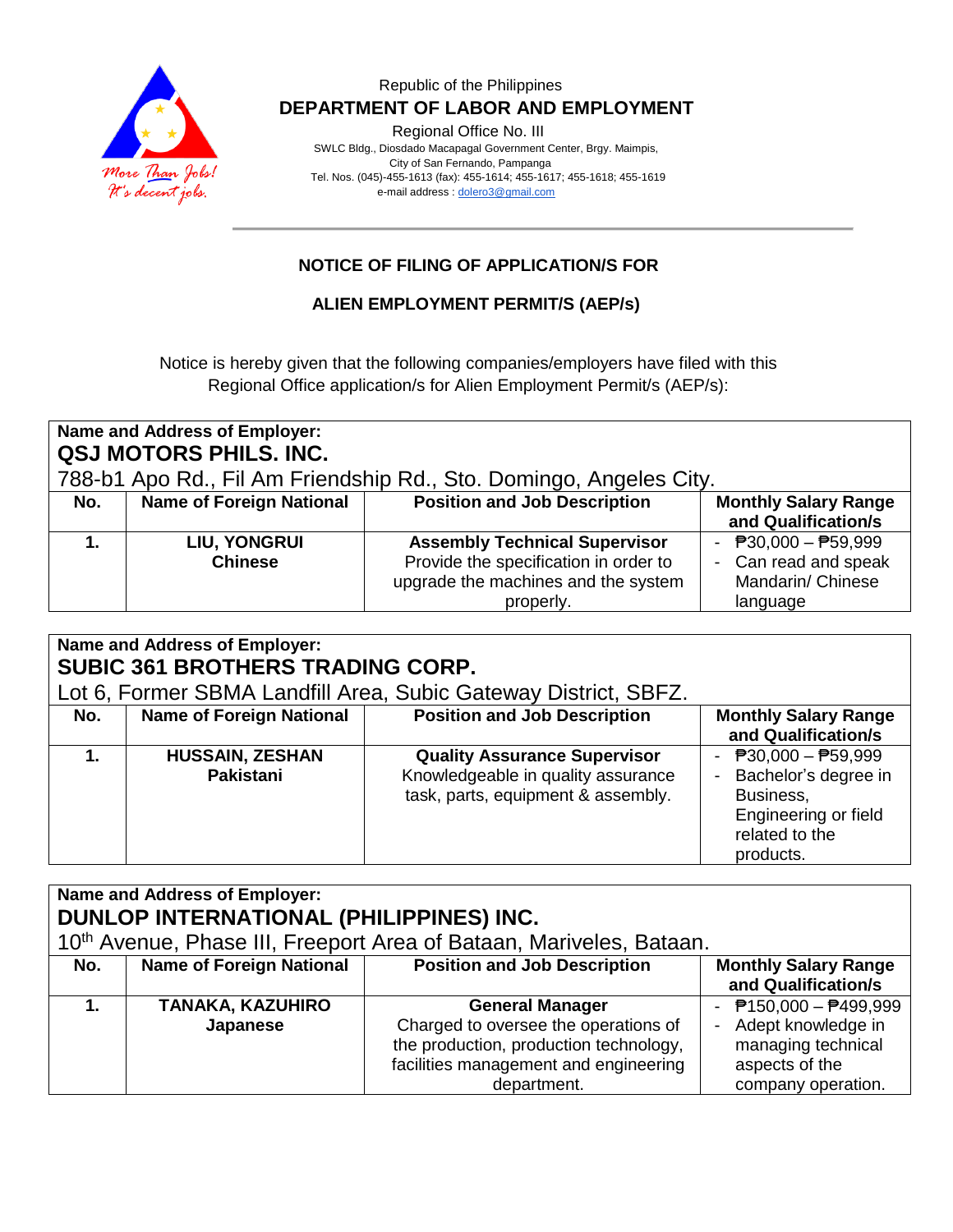

## Republic of the Philippines  **DEPARTMENT OF LABOR AND EMPLOYMENT**

Regional Office No. III

 SWLC Bldg., Diosdado Macapagal Government Center, Brgy. Maimpis, City of San Fernando, Pampanga Tel. Nos. (045)-455-1613 (fax): 455-1614; 455-1617; 455-1618; 455-1619 e-mail address [: dolero3@gmail.com](mailto:dolero3@gmail.com)

|                                                                  | Name and Address of Employer:   |                                         |                                                    |  |
|------------------------------------------------------------------|---------------------------------|-----------------------------------------|----------------------------------------------------|--|
| <b>SHIDAIKEJI TECHNOLOGY CORPORATION.</b>                        |                                 |                                         |                                                    |  |
| 3rd Floor, Tower 2, Clark Ode Country, C.M. Recto Highway, CFZP, |                                 |                                         |                                                    |  |
| No.                                                              | <b>Name of Foreign National</b> | <b>Position and Job Description</b>     | <b>Monthly Salary Range</b><br>and Qualification/s |  |
| 1.                                                               | <b>SUNARTI</b>                  | <b>Mandarin Customer Service</b>        | N/A<br>$\overline{\phantom{0}}$                    |  |
|                                                                  | Indonesian                      | <b>Representative</b>                   | Both written and                                   |  |
|                                                                  |                                 | <b>Customer Service Representative.</b> | spoken Mandarin                                    |  |
| 2.                                                               | <b>MINA</b>                     | <b>Mandarin Customer Service</b>        | N/A<br>$\overline{\phantom{0}}$                    |  |
|                                                                  | Indonesian                      | <b>Representative</b>                   | Both written and<br>$\blacksquare$                 |  |
|                                                                  |                                 | <b>Customer Service Representative.</b> | spoken Mandarin                                    |  |
| 3.                                                               | <b>VONG KHIN DUONG</b>          | <b>Mandarin Customer Service</b>        | N/A<br>$\blacksquare$                              |  |
|                                                                  | <b>Vietnamese</b>               | Representative                          | Both written and                                   |  |
|                                                                  |                                 | <b>Customer Service Representative.</b> | spoken Mandarin                                    |  |
| 4.                                                               | <b>NGUYEN VAN HUY</b>           | <b>Mandarin Customer Service</b>        | N/A<br>$\overline{\phantom{0}}$                    |  |
|                                                                  | <b>Vietnamese</b>               | Representative                          | Both written and                                   |  |
|                                                                  |                                 | <b>Customer Service Representative.</b> | spoken Mandarin                                    |  |
| 5.                                                               | <b>WANG, HONGDA</b>             | <b>Mandarin Customer Service</b>        | N/A<br>$\overline{\phantom{0}}$                    |  |
|                                                                  | <b>Chinese</b>                  | Representative                          | Both written and                                   |  |
|                                                                  |                                 | <b>Customer Service Representative.</b> | spoken Mandarin                                    |  |
|                                                                  |                                 |                                         |                                                    |  |

#### **Name and Address of Employer: ONNURI TRAVEL AND TOUR INC.** 130-230 Freindship Hi-way, Anunas, Angeles City.<br>No. | Name of Foreign National | Position and Jok **No. Name of Foreign National <b>Position and Job Description Monthly Salary Range and Qualification/s 1. MAENG, MIAE Korean Marketing Manager** Analyze the types of customer that a company wants and how to attract them.  $- P30,000 - P59,999$ - Responsible for managing the promotion and positioning of a brand or the product and services that a company sells.